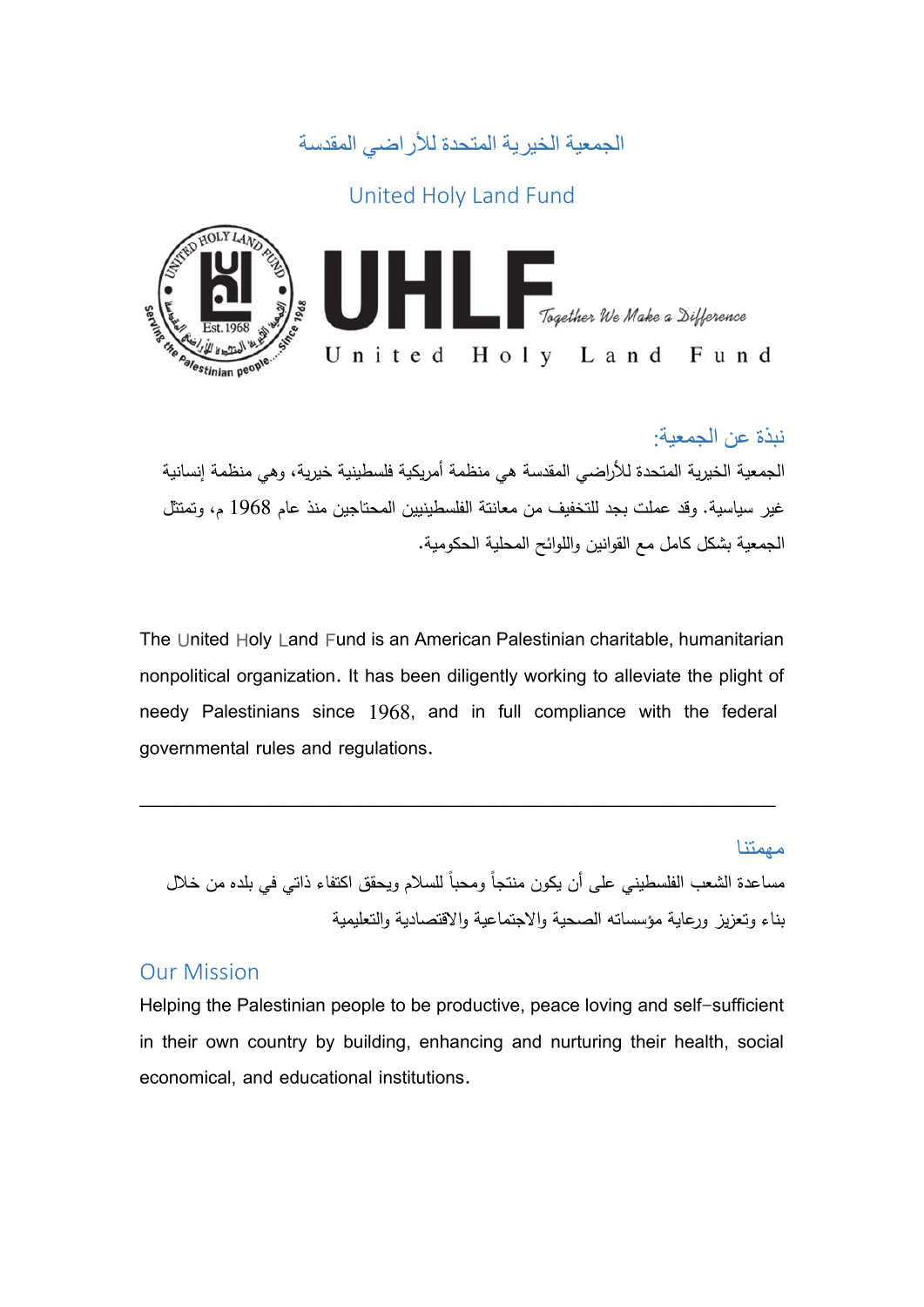#### رؤيتنا

نعمل على تلبية احتياجات الأيتام والأرامل والمعوقين والمصابين، ونحن ندعم البرامج المهنية والمدنية والتعليمية والصحية والتأهيلية، ومساعدة الفلسطينيين المحتاجين على مواجهة المصاعب الناجمة عن الاحتلال العسكري الإسرائيلي.

### Our Vision

We cater to the needs of orphans, widows, and handicapped, injured. We support vocational, civic, educational, health and rehabilitation programs, and help needy Palestinians to cope with the hardships caused by the Israeli military occupation.

\_\_\_\_\_\_\_\_\_\_\_\_\_\_\_\_\_\_\_\_\_\_\_\_\_\_\_\_\_\_\_\_\_\_\_\_\_\_\_\_\_\_\_\_\_\_\_\_\_\_\_\_\_\_\_\_\_\_\_\_\_\_\_

الهيكل التنظيمي للجمعية تضم المنظمة (23) عضوا منتخبا من أعضاء المجلس الوطني الذين ينتخبون سنويا لجنة تتفيذية في الخارج تعمل المنظمة بمساعدة مئات المتطوعين في المناطق المحلية، وشفافية المنظمة وكفاءتها وتفانيها في مهمتها لا يعلى عليها، إذ تنشر (100٪) من جميع الأموال المقيدة، و(83٪) من جميع الأموال العامة إلى الغرض المنشود منها. يتم إعداد بياناتها المالية وتدقيقها من قبل شركة المحاسبة العامة المعتمدة من LLC ,Gossien and Najjar، على مدى السنوات الـ (15) الماضية.

#### Structure and Character

The organization is governed by elected 23 dedicated National Board Members who annually elect an executive committee that oversees the organization affairs with the help of hundreds of volunteers in the local chapters, but only 2 National Office paid staff. The organization's transparency, efficiency and dedication to its mission is second to none, for it deploys 100% of all restricted funds, and 83% of all General Funds to its intended purpose. Its financial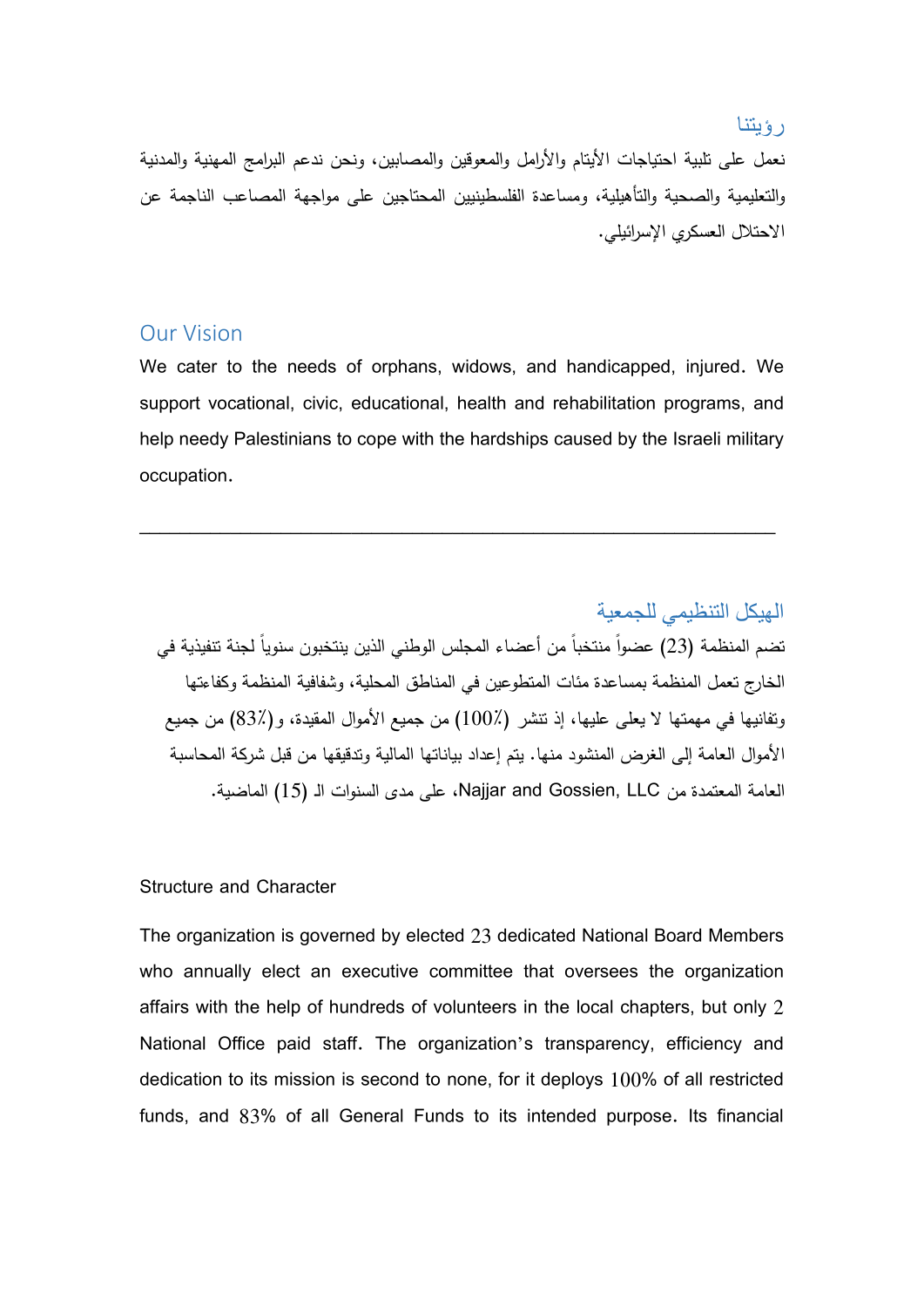statements are prepared and audited by the highly regarded Certified Public Accounting firm of Najjar and Gossien, LLC for the last 15 years.

مصادر تمويل الجمعية

ولجمع التبرعات والأموال اللازمة التي تدفع لهذه البرامج، نعتمد كليا على سخاء الناس، والمؤسسات الخيرية والدينية. بالإضافة إلى ذلك، تنظم المنظمة مأدبة سنوية لجمع التبرعات، وتستضيف المتحدثين المميزين والفنانين والفرق الشعبية الفلسطينية في المناطق الرئيسية (نيويورك / نيو جيرسي وشيكاغو وكاليفورنيا).

#### UHLF Resources

To raise the funds that pay for these programs, we depend wholly on the generosity of people like you, philanthropic and religious institutions. Additionally, the organization holds annual fundraising banquets, hosting distinguished speakers, entertainers and Palestinian Folklore Troupes in its main chapters (New York/New Jersey, Chicago and California).

\_\_\_\_\_\_\_\_\_\_\_\_\_\_\_\_\_\_\_\_\_\_\_\_\_\_\_\_\_\_\_\_\_\_\_\_\_\_\_\_\_\_\_\_\_\_\_\_\_\_\_\_\_\_\_\_\_\_\_\_\_\_\_

### حقائق ومعلومات:

- **ً لكل طالب مستفيد، ويصل المبلغ إلى (500) \$ في بعض - تغطي المنحة (250) دولار فصليا الجامعات بحسب واقع الرسوم الدراسية.**
	- **- يقوم البرنامج بتغطية (365) طالب في الجامعات الفلسطينية كافة.**
	- **- الطلبة المستفيدين من المنحة كل عام يعادل عدد الطلبة الخريجين.**
		- **- يتم إفادة الطلبة في الفصول (الأول، الثاني) من كل عام دراسي.**
	- **- يتم اختيار المستفيدين من المنحة من قبل لجنة خاصة بالجهة المانحة.**
- **- يتم تحويل الأموال مباشرة لحساب الجامعة نيابة عن الطلبة، فالمنحة تقدم للطالب من خلال جامعته ونظام المنح المعمول به.**

**\_\_\_\_\_\_\_\_\_\_\_\_\_\_\_\_\_\_\_\_\_\_\_\_\_\_\_\_\_\_\_\_\_\_\_\_\_\_\_\_\_\_\_\_\_\_\_\_\_\_\_\_\_\_\_\_\_\_\_\_\_**